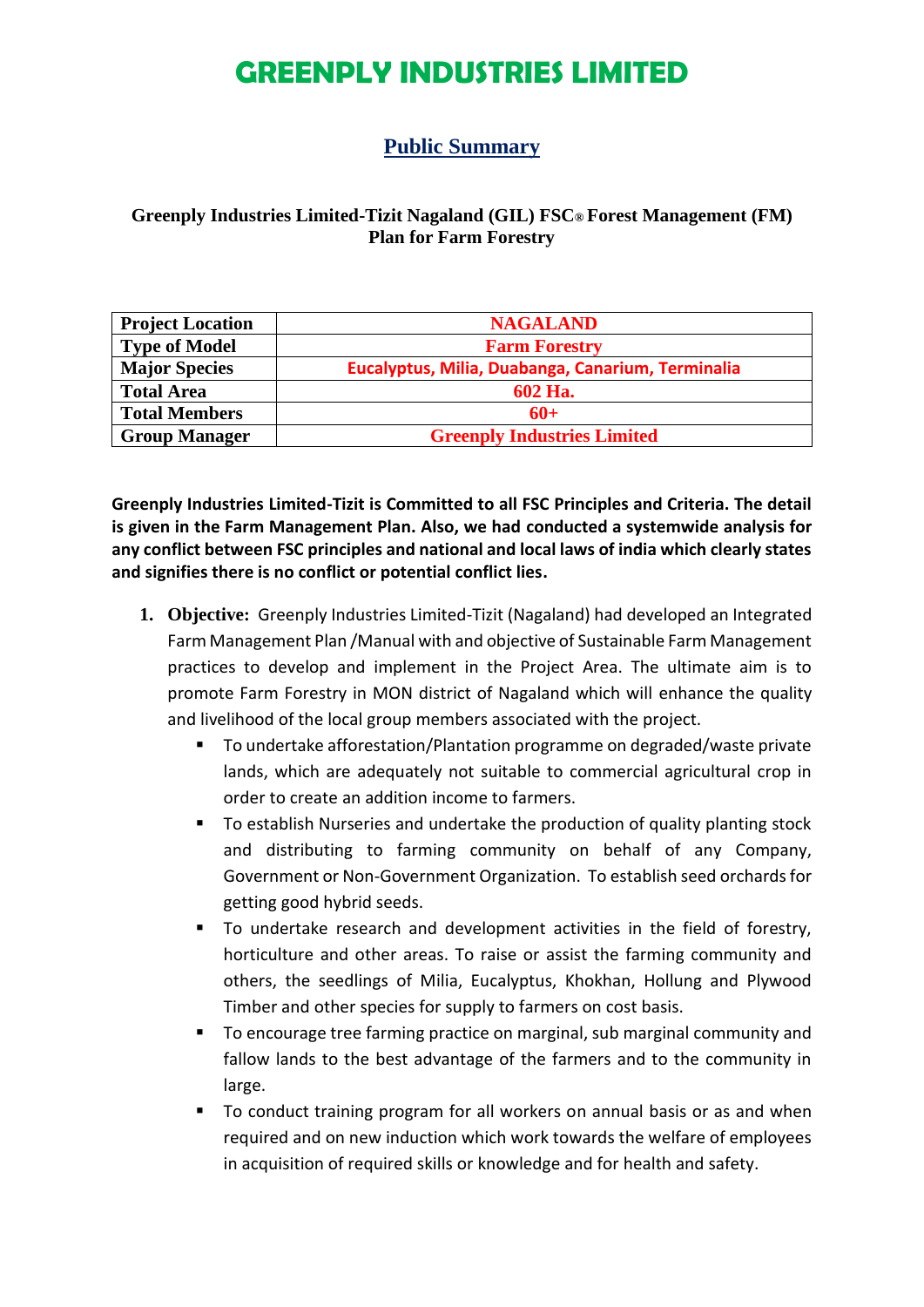- To comply with national health and safety laws and regulations. Health and safety measure taken into account in operational planning.
- To minimize the wastage associated with harvesting and on-site processing operations by using residues and doing harvesting in such a way as to minimize breakage and damage to logs, while optimizing log utilization and value.
- To avoid damage to other forest resources.
- To reduce pressures and promote the restoration and conservation of natural forests.

These farmer members are purely depending on the income from the farm forestry output. And as a group manager purpose of Greenply Industries Limited is to procure legally and responsibly, required wood based raw material, on continuous and sustainable basis from the plantations grown by small growers who produce *Eucalyptus*, *Milia Dubia*, *Duabanga Spp., Canarium Spp, Terminalia Spp*. Which is a raw material for the veneer for Greenply Industries Limited-Nagaland.

2. **Area and Situation:** GIL FSC FM farm forestry project is spread in 1 district of Nagaland i,e Mon district. Currently we are having and area of 602 Ha. With and Farmer member base of 60 in the Mon district of Nagaland. The Head Quarter of the project is located at GIL Unit: Tizit, District Mon, Nagaland 798602.The Complete 602 Ha. Is spread in over 100 Km of Radius from the Project Head Quarter.



Map of Project Area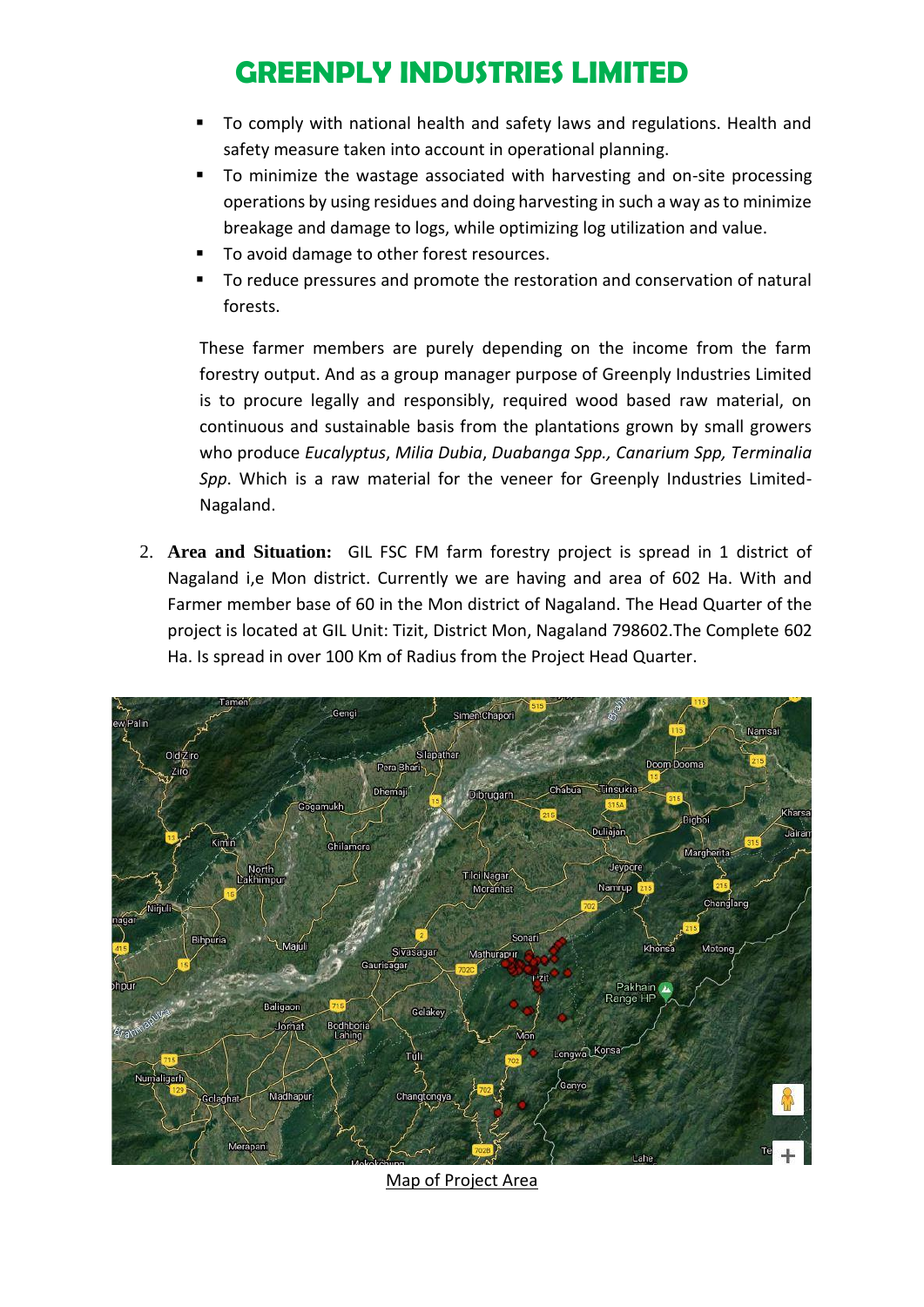The Complete project area is on private land of the farmers where they are only doing plantations. The adjacent lands of the existing farms in project area are of similar profile. The terrain is hilly so every farmer is not willing to take up the plantation.

- 3. **Total Area & Number of Beneficiaries:** The Plantation is taken up in 602 ha area with 60 beneficiaries.
- 4. **Planted Species:** The Plantations are raised with Clones of *Eucalyptus tereticornis*  Smith*, Eucalyptus camaldulensis* Dhen*.* are also planted in the project area. *Milia Dubia, Canarium Spp, Terminalia Spp, Duabanga Spp, Docynia* are the other species promoted by Greenply Industries Limited and included in the present project for certification. All these species are already growing well in natural conditions so they are taken up for the plantations.
- 5. **Year of Plantation:** We at Greenply Industries Limited started the farm forestry operations in the year 2013 and in the current Farm Management plan we have considered the plantations done till Nov 2020 he plantations in the project area. Future plantations, which would be raised and managed as per management plan prescriptions, would also be considered additionally in the coming years and revision of the Farm Management Plan.
- 6. **Farm Management Plan Period:** Greenply Industries Limited-Tizit FSC FM farm forestry plan period is for 20 years i.e., from 2012 to 2032.
- 7. **Harvesting Plan & Raw Material Expectancy:** We are planning our first harvesting in Dec 2021. As the maturity date of Plantations plant in year 2013-14 is falling in Dec 2021. We have developed and complete harvesting plan and expected some 25000 MT of wood in year 2021-2022 of various species out of which the major wood species will be off Eucalyptus and Milia Dubia. The detailed Harvesting plan is prepared and approved by the management. If we will take an average our expected yield would be somewhere around 225 MT per Ha. Future plantations raised and managed as per plan prescriptions, would be considered for additional quantity of wood under FSC FM certification system. We will use the Mix of selective felling and Clear felling in case to case on basis of species. For Eucalyptus we will used clear felling and for rest species we will use selective felling. Generally used tools for harvesting are Axe and in very rare case motorised chain saw.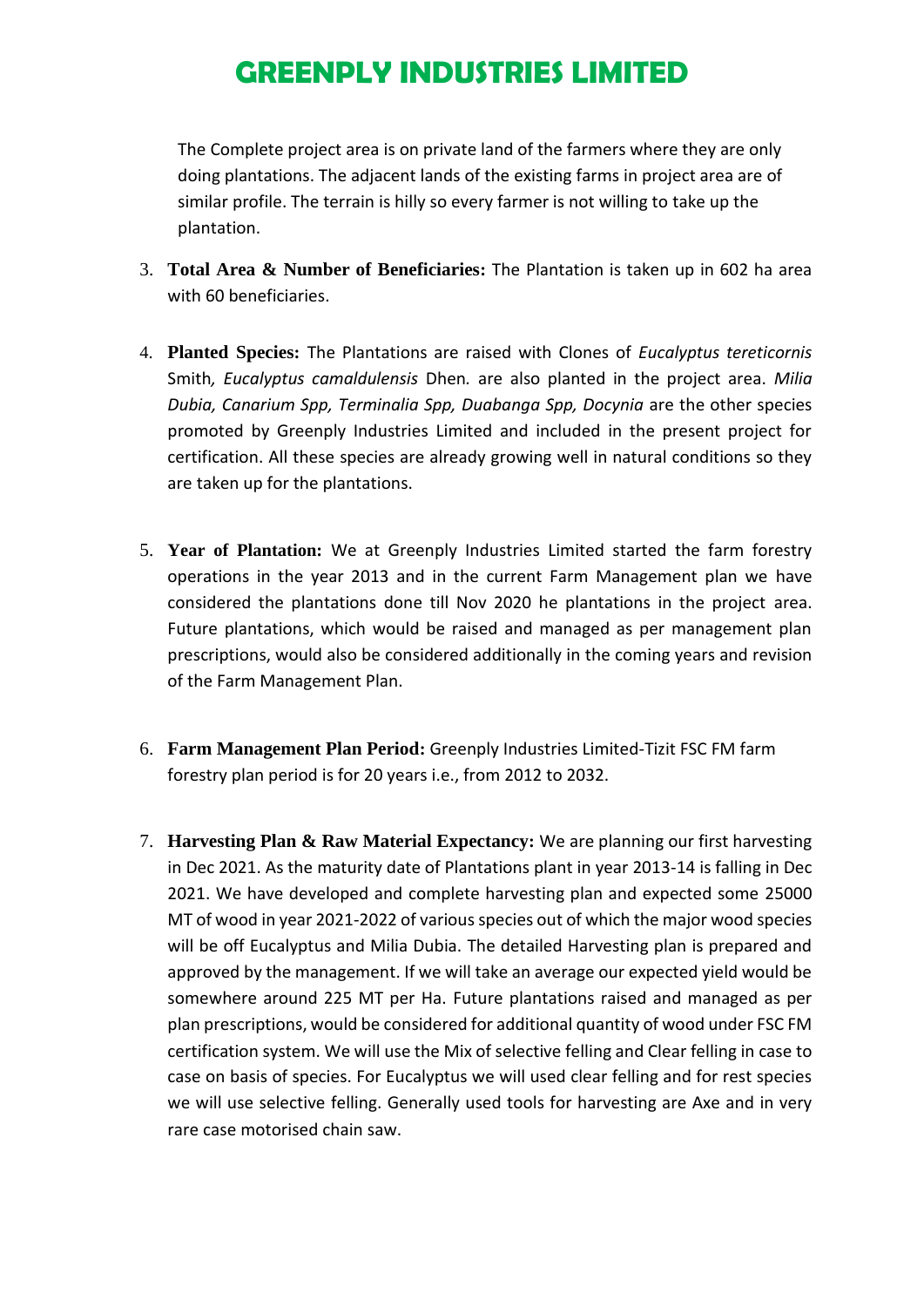- 8. **Biodiversity/GMO/HCV/Endangered & Threatened Species:** In the Project Area of Greenply Industries Limited farm forestry plan, ample Agro Biodiversity exists. There are more than 4-5 clonal varieties of eucalyptus, and Milia seedlings Exist which are used to distributed among the existing and new farmers for the plantations. We had developed a complete centralized Nursery to control all kind of variations in the existing species. We are also Maintaining and Reserve Sample Plot (RSP) with Association of Regional Forestry Research Institute for the purpose of Natural Regeneration, Growth, Yield and Bio Diversity Data. The trees and species in the RSP are considered for conservation. All our Existing farm forestry operations are on privately owned land of the farmer members. The eucalyptus, and Milia are exotic species and not endangered and threatened species. As a matter of policy, we are not doing any gene alterations, Genetic Hybridization and Using an GMO (Genetically Modified Organism) in our project area. The Farms here appears some kind of Natural Vegetation, but this is only in winters and rainy seasons due excessive rains and humidity. In summers it is clear. These Plantations under the project area are also not a part of HCVF. We had deployed the various Mechanism to figure out any HCV in the project area, but we haven't found any yet. In future if we will find we have a separate HCV conservation plan and policy under which it will be maintained.
- 9. **Partnership with Third parties and Research Institutes:** Greenply Industries Limited -Tizit FSC FM farm forestry project, a Group Manager (Forestry Advisor) is designated by the VP - Farm Forestry of GIL -Tizit unit. Various committees (Management / Monitoring and Evaluation Committee, GIS & GPS Mapping Committee, Communication Committee, Harvesting Committee, Health and Safety Committee) will function under the Group Manager to carry forward the task of Farm Management. The Regional Rainforest Research Institute will be partnered with Greenply Industries for Better clones, and Research to be conducted on various parameters of Monitoring and evaluation.

Local NGO will co-ordinate the work with Greenply Industries Limited-CSR team for livelihood, Health, Education and Employment concerns of the local peoples. For the Farm Forestry agreements are drawn between GIL & Farmers (consent letter) for taking forward the FSC FM programme consent declaration is obtained from the farmers. For all Internal Auditing and Monitoring and Evaluation we had contracted Third parties like Nairaa Traicon (For Internal auditing, Monitoring and Evaluation)

10. **Silviculture and Management:** The Silviculture Management practices in GIL project area addresses raising and maintenance of Eucalyptus, Milia, Duabanga, Canarium and Terminalia plantations. The Felling cycle for eucalyptus & Milia is considered at 6-7 year, for each of the main and selective felling method will be used without clear cut. While for Canarium, Duabanga, Terminalia felling cycle is considered at 8-10 Year with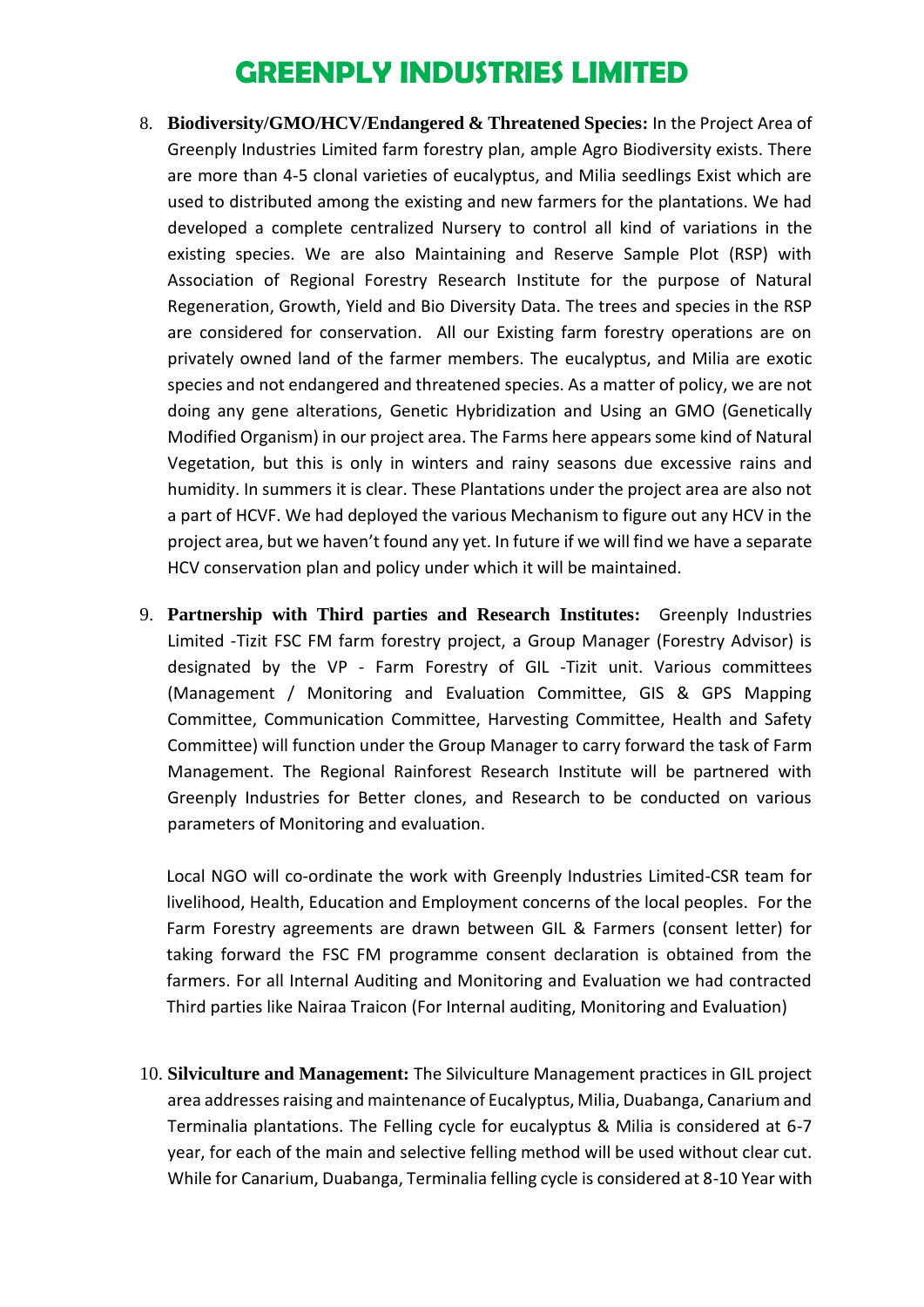Selective felling and clear cut. The yield for the plantations in the FM area is 220-240 MT/Ha. For monitoring of the plantations, 1 sample plots laid. Productivity monitoring data (Current Annual Increment - MT/ha) for the year 2019-20 is tabulated below:

| Age           | <b>Eucalyptus</b> | <b>Milia</b> | <b>Duabanga</b> |
|---------------|-------------------|--------------|-----------------|
|               | 3.7               | 2.2          | 2.6             |
| $\mathfrak z$ | 7.4               | 4.9          | 5.1             |
| 3             | 13.2              | 11.4         | 12.5            |
|               | 15.6              | 15.3         | 16.3            |
| 5             | 16.9              | 20.4         | 18.4            |
| 6             |                   | 21.2         | 20.8            |
|               |                   | 19.1         | 21.1            |
| <b>TOTAL</b>  | 56.8              | 94.5         | 96.8            |

- 11. **Acts & Rules:** The applicable Acts & Rules to the GIL FSC FM farm forestry area are listed and Annexed in Farm Management manual.
- 12. **Chain of Custody Procedures:** The Raw material/ wood procurement process with Farmer Members from the GIL FSC FM farm forestry area formulated. All procured wood is initially used for own consumption of Greenply Industries Limited for manufacturing of Plywood and other wooden items. May be at some later stage we can sale the FSC 100% Raw Material/Semi-Finished Material (Veneer) to our other units across india or some other interested parties. For this we have very well defined COC procedures in our manual.

**13. EIA and SIA Study:** As the Project area is Ver small and SLIMF standard is applicable This year we haven't conducted any EIA and SIA study on plantations in Nagaland. But it can be physically verified by various agencies and can be heard from local community peoples that our plantations have various positive impact on the environment as well as on the socio-economic well-being of farmers.

Most of environmental indicators such as soil conservation, moisture conservation, impacts on flora & fauna assessed based on feedback from farmers were found to be positive. Soil nutrient & fertility levels have improved in the lands where plantations are grown and has resulted in significant reduction in soil erosion. Requirement of fertilizer to the plantation is less than the agricultural crops. No change in the ground water levels due to the plantation were observed. Wildlife species come to plantations from nearby forest areas more frequently as compared to agriculture cropped areas. Plantations meet the fuel wood requirement of the farmers and grazing needs for the livestock which reduces pressure on forest.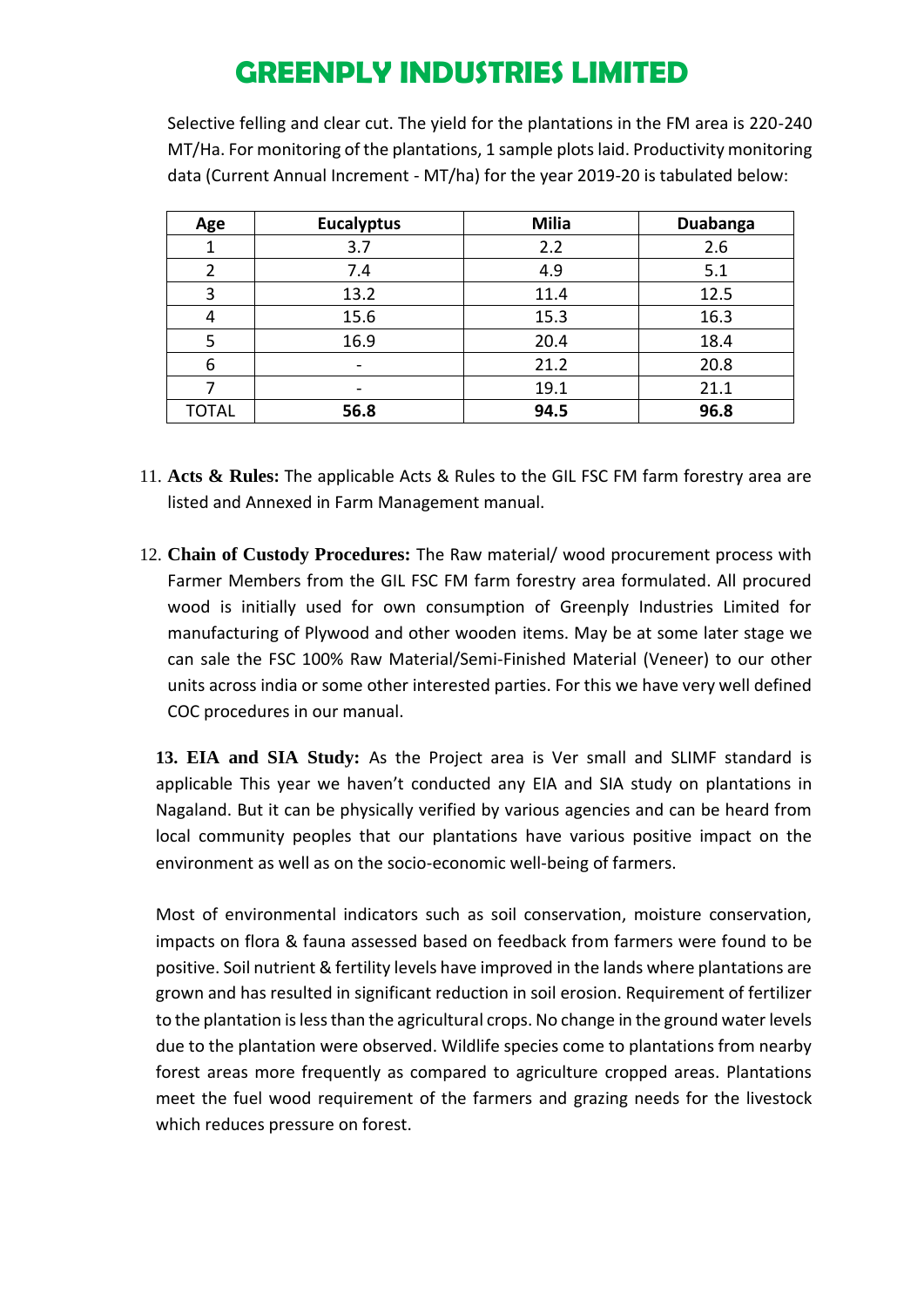On social impacts of plantations, it was observed that social status of small and marginal farmers has improved. There is a positive impact on socio economic conditions of farmers through employment, education & lifestyle after taking up plantations. Income of the farmers has been increased after adopting plantations. We will conduct EIA & SIA Study in second year of the project which will be a reference for the next 4 years. As a matter of fact, and policy we will conduct EIA & SIA once in a five year. Which will be available in public domain for ready reference reckoner for all stakeholders.

- 13. **Replantation and Nursery Management**: Greenply Industries have developed our own expertise in Nursery management. We will produce our own plants and saplings and will distribute to our farmer members for the purpose of plantation. We have set a target to distribute at least 1 Million Saplings/Plants every year through our own nurseries. We have also developed a mechanism for casualty replacement in existing farms of the GIL FSC-FM project area.
- 14. **Health and safety**: No such cases or concern are not reported yet but our staff and Sector officers are enough equipped to deal with them. No Complaints had been yet received but our staff is equipped with the complaint handling mechanism and grievances redressal mechanism according to intensity and frequency.
- 15. **Training and Development**: We at Greenply Industries limited-Tizit believe in complete training a development of manpower and farmer members. In continuation to that we had developed a very detailed training plan and calendar. According to which all training and development sessions will be conducted. Last year we had done some 10 training sessions in the project areas for various farm management and FSC parameters. Training Needs are assessed for farmer members and Sector wise training is imparted to farmers according to the training calendar by various experts.
- 16. **Chemicals/Pesticides and Illegal Harvesting**: In our GIL FSC FM Plan we had very clear-cut policies for use of chemicals/pesticides and illegal harvesting. Our complete operations are policy based and this year no illegal harvesting concern or issue is reported and no use of any kind of Chemical or pesticide is reported.
- 17. **Monitoring and evaluation**: Greenply Industries will have all Monitoring procedures on place. We have developed a mechanism for all parameters monitoring and then we had deployed a third party to verify those. All results of Monitoring and evaluation will be incorporated in the Farm Management plan. GIL is constantly monitoring the forest growth. Our Sector in charges are keep visiting the farms and for sampling the monitored growth we are taking up in Reserve sample plot.